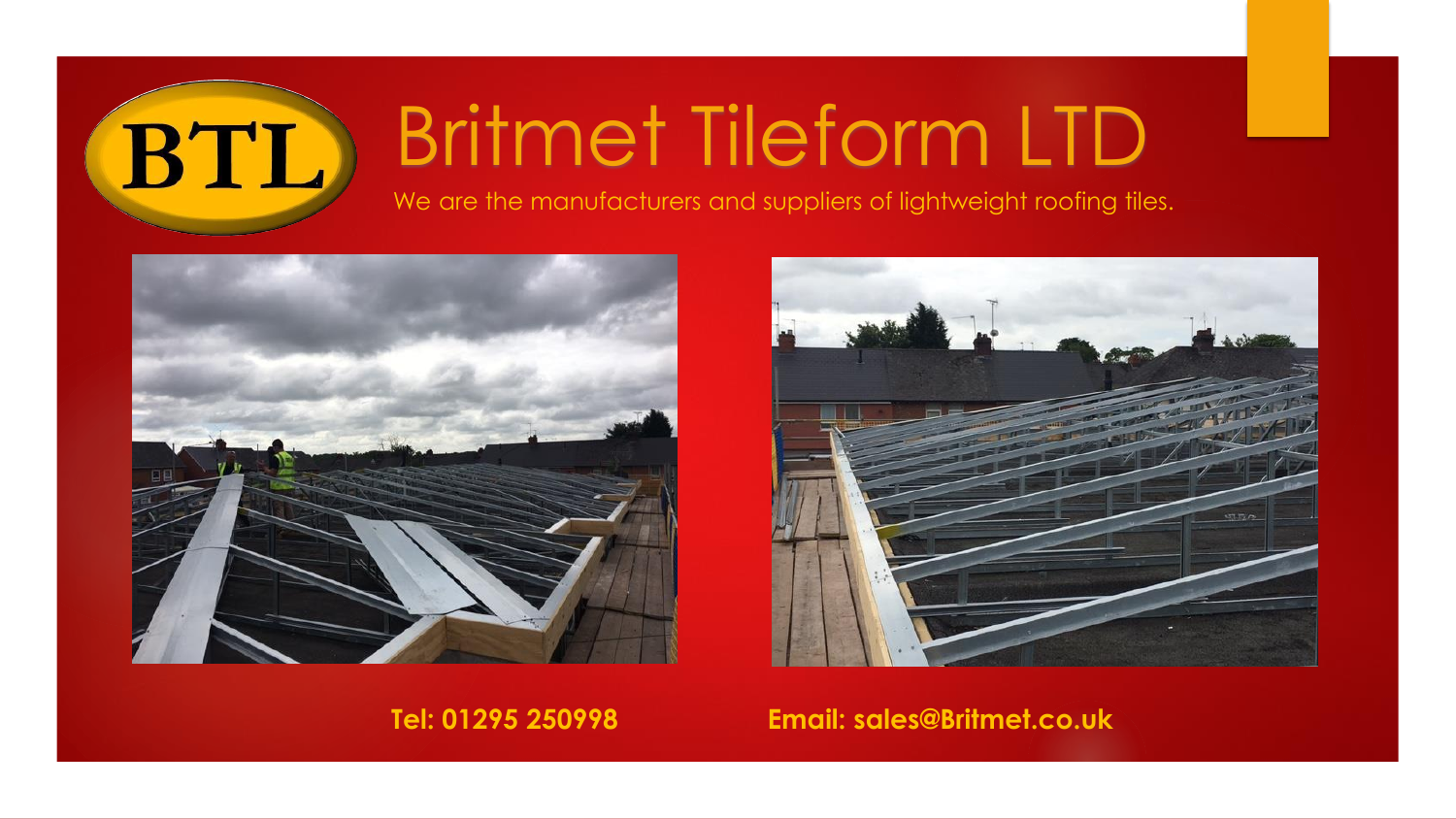# BTL

## Britframe

Flat roofs fail for variety of reasons, mostly related to the life expectancy of the roof covering and the presence of standing water. Over a period, water will accelerate the deterioration of the roof covering, and leaks will become apparent. Once water has penetrated the waterproof layer, the insulation below becomes saturated, and its thermal performance is dramatically reduced. Left unchecked, the ingress of water will create other problems such as staining of ceiling tiles and will ultimately result in a complete failure of the roof.

To overcome these expensive flat roof problems and repairs, Britmet Tileform manufactures and supplies the Britframe lightweight flat to pitch system. This easy to fix Britframe system is fixed over the existing failed flat roof, so no decamping of tenants or costly scaffolding tenting required, Britframe is quick to erected, and forms a new pitch roof structure to overlay the flat roof and is then fixed into the existing roof deck using structure engineered approved fasteners.

Britframe is then felt and batten and tiled with one of Britmet Tileform 6 profiles to suit the clients and planners demands. Insulation is added over the existing flat roof to achieve a u value of 0.13 u value. The new soffit and facias and rainwater goods supplied by Britline are fixed to the lightweight Britframe structure to complete the roof design.

The finished product is a new pitch roof over the existing failed flat which gives a great appearance, with a 60 year plus life expectancy. And great thermal improvements, saving money for the tenants and the social landlords and improving the areas style and living conditions.

### **Britmet Tileform Ltd**

**British Manufacturers of Lightweight Roofing Systems** Tel: 01295 250998 Email: sales@britmet.co.uk